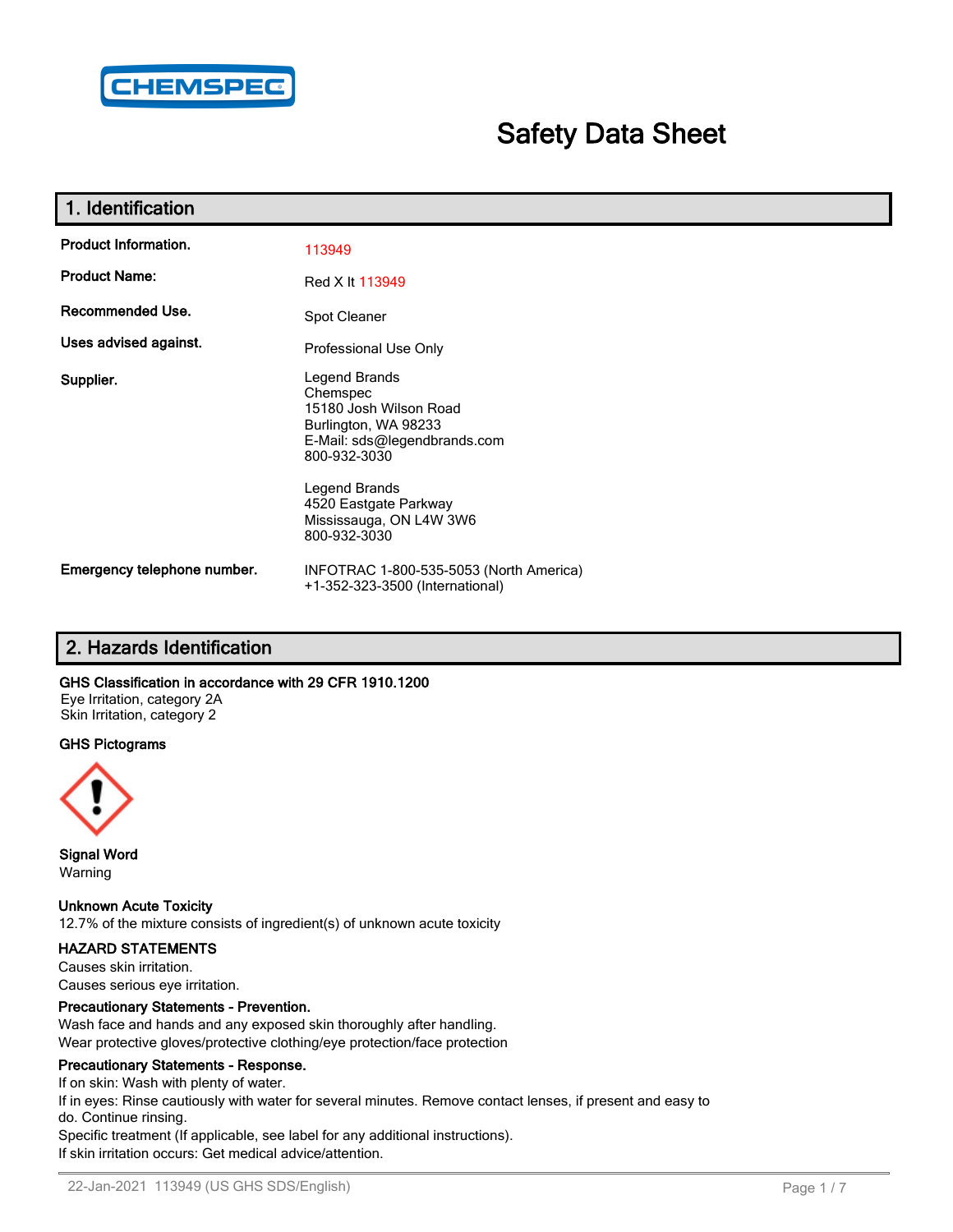If eye irritation persists: Get medical advice/attention. Take off contaminated clothing and wash it before reuse.

# **3. Composition/Information on Ingredients**

| <b>Chemical Name</b>                | CAS-No.    | Wt. %       |
|-------------------------------------|------------|-------------|
| Sulfurous Acid, Sodium Salt (1:1)   | 7631-90-5  | $2.5 - 10$  |
| Sodium dithionite                   | 7775-14-6  | $2.5 - 10$  |
| Ammonium hydroxide                  | 1336-21-6  | $2.5 - 10$  |
| Dipropylene glycol monomethyl ether | 34590-94-8 | $1.0 - 2.5$ |

The exact percentage (concentration) of composition has been withheld as a trade secret.

# **4. First-aid Measures**

### **Description of first-aid measures.**

#### **General advice.**

Call a physician if irritation develops or persists. When symptoms persist or in all cases of doubt seek medical advice.

#### **Inhalation.**

Move to fresh air.

#### **Skin contact.**

Wash off immediately with soap and plenty of water. Remove all contaminated clothes and shoes.

#### **Eye contact.**

Rinse thoroughly with plenty of water for at least 15 minutes and consult a physician. Remove contact lenses, if present.

#### **Ingestion.**

Do NOT induce vomiting. Never give anything by mouth to an unconscious person. Gently wipe or rinse the inside of the mouth with water.

#### **Symptoms.**

See Section 2.2, Label Elements and/or Section 11, Toxicological effects.

## **Notes to physician.**

Treat symptomatically.

# **5. Fire-fighting Measures**

#### **Extinguishing media.**

#### **Suitable extinguishing media.**

Use extinguishing measures that are appropriate to local circumstances and the surrounding environment.

#### **Extinguishing media which shall not be used for safety reasons.**

High volume water jet.

#### **Special hazards arising from the substance or mixture.**

No information available.

#### **Advice for firefighters.**

As in any fire, wear self-contained breathing apparatus pressure-demand, MSHA/NIOSH (approved or equivalent) and full protective gear.

# **6. Accidental Release Measures**

## **Personal precautions, protective equipment and emergency procedures.**

#### **Personal precautions.**

Avoid contact with skin, eyes and clothing. Ensure adequate ventilation, especially in confined areas. Do not breathe vapors or spray mist.

#### **Advice for emergency responders.**

Use personal protection recommended in Section 8.

### **Environmental precautions.**

Prevent product from entering drains. See Section 12 for additional Ecological information.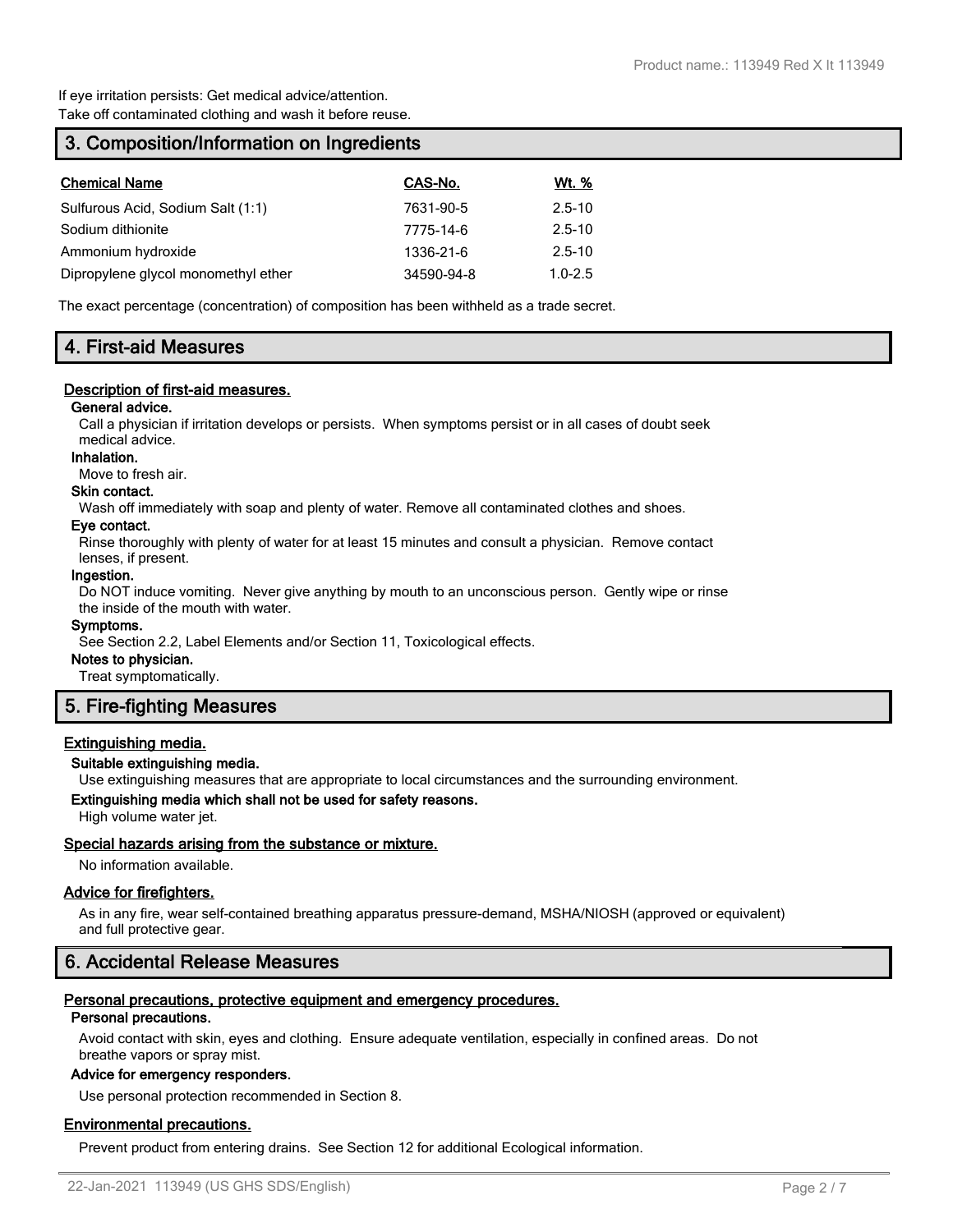#### **Methods and materials for containment and cleaning up.**

#### **Methods for Containment.**

Prevent further leakage or spillage if safe to do so. Pick up and transfer to properly labeled containers.

#### **Methods for cleaning up.**

Use personal protective equipment as required.

### **Reference to other sections.**

See section 8 for more information.

# **7. Handling and Storage**

#### **Conditions for safe storage, including any incompatibilities.**

#### **Advice on safe handling.**

Handle in accordance with good industrial hygiene and safety practice.

#### **Hygiene measures.**

See section 7 for more information.

### **Storage Conditions.**

Keep containers tightly closed in a cool, well-ventilated place.

# **8. Exposure Controls/Personal Protection**

| Ingredients with Occupational Exposure Limits                            |                                  |                       |                     |                         |  |
|--------------------------------------------------------------------------|----------------------------------|-----------------------|---------------------|-------------------------|--|
| <b>Chemical Name</b>                                                     | <b>ACGIH TLV-TWA</b>             | <b>ACGIH-TLV STEL</b> | <b>OSHA PEL-TWA</b> | <b>OSHA PEL-CEILING</b> |  |
| Sulfurous Acid, Sodium Salt (1:1)<br>Dipropylene glycol monomethyl ether | 5 mg/m <sup>3</sup><br>$100$ ppm | N.E.<br>$150$ ppm     | N.E.<br>$100$ ppm   | N.E.<br>N.E.            |  |

**TLV = Threshold Limit Value TWA = Time Weighted Average PEL = Permissible Exposure Limit STEL = Short-Term Exposure Limit N.E. = Not Established**

#### **Engineering Measures.**

Showers, eyewash stations, and ventilation systems.

#### **Personal protective equipment.**

#### **Eye/Face Protection.**

Safety glasses with side-shields.

#### **Skin and body protection.**

Wear suitable protective clothing.

#### **Respiratory protection.**

In case of insufficient ventilation wear suitable respiratory equipment.

# **9. Physical and chemical properties.**

#### **Information on basic physical and chemical properties.**

| <b>Physical state</b>               | Liguid                     |
|-------------------------------------|----------------------------|
| Appearance                          | Clear                      |
| Color                               | Colorless                  |
| Odor                                | Ammonia-sulfur             |
| <b>Odor Threshold</b>               | No Information             |
| рH                                  | $7.0 - 8.2$                |
| Melting/freezing point., °C (°F)    | No Information             |
| Flash Point., °C (°F)               | >94 (>201.20)              |
| Boiling point/boiling range °C (°F) | 100 - 1,412 (212 - 2573.6) |
| <b>Evaporation rate</b>             | No Information             |
| <b>Explosive properties.</b>        | No Information             |
| Vapor pressure.                     | No Information             |
| Vapor density.                      | No Information             |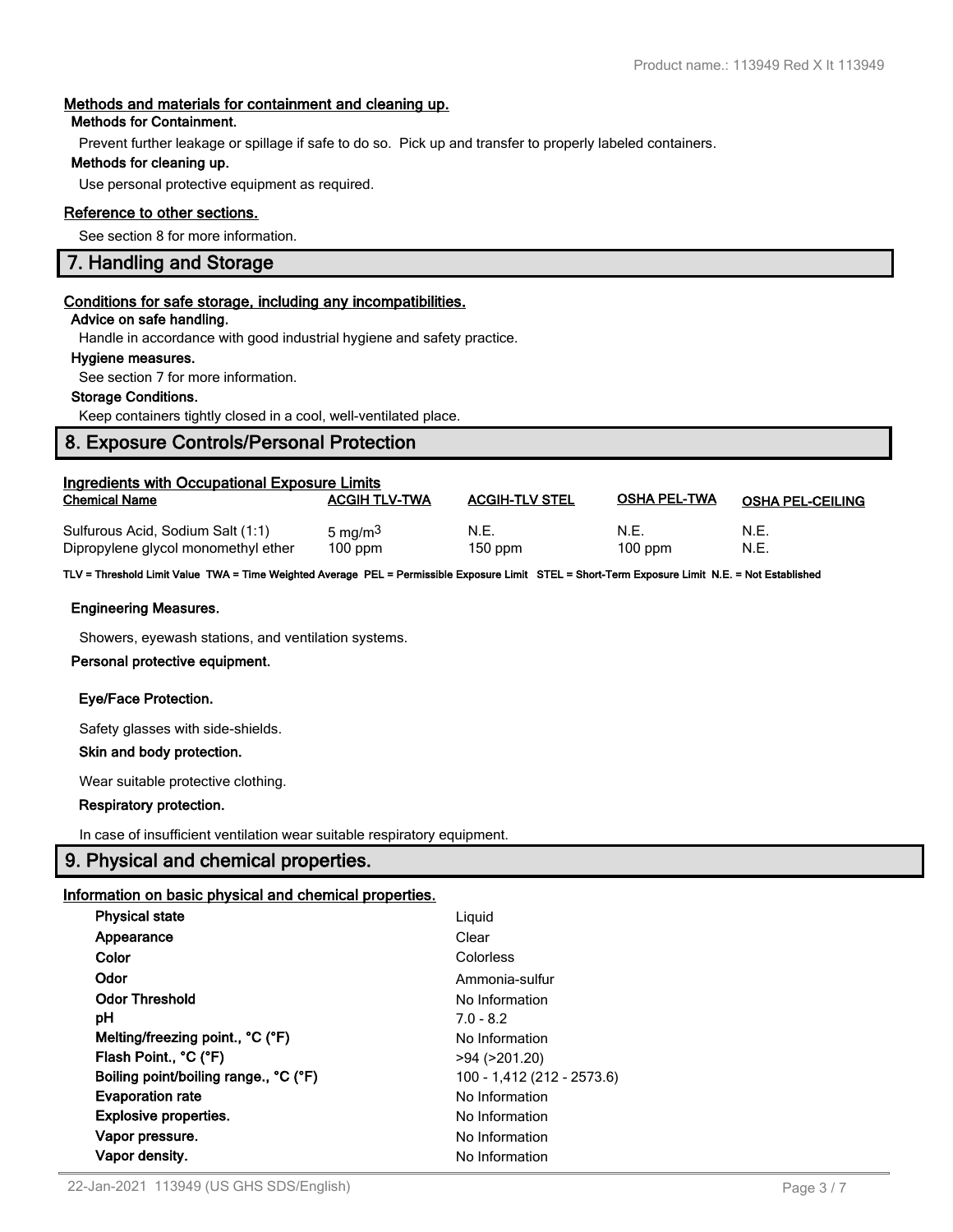| Specific Gravity. (g/cm <sup>3</sup> )    | 1.100          |
|-------------------------------------------|----------------|
| Water solubility.                         | Soluble        |
| <b>Partition coefficient.</b>             | No Information |
| Autoignition temperature <sup>°</sup> C   | No Information |
| Decomposition Temperature °C.             | No Information |
| Viscosity, kinematic.                     | No Information |
| Other information.                        |                |
| Volatile organic compounds (VOC) content. | 1.0%           |
| Density, Ib/gal                           | No Information |

# **10. Stability and Reactivity**

#### **Reactivity.**

Stable under normal conditions.

#### **Chemical stability.**

Stable under recommended storage conditions.

#### **Possibility of hazardous reactions.**

None known based on information supplied.

#### **Conditions to Avoid.**

None known.

#### **Incompatible Materials.**

None known based on information supplied.

#### **Hazardous Decomposition Products.**

None known.

# **11. Toxicological Information**

### **Information on toxicological effects.**

**Acute toxicity.**

**Product Information**

No Information

### **The following values are calculated based on chapter 3.1 of the GHS document.**

**ATEmix (oral)** 6,928.0 mg/kg

## **Component Information.**

| CAS-No.    | <b>Chemical Name</b>                | LD50 Oral      | <b>LD50 Dermal</b>   | <b>LC50 Inhalation</b> |
|------------|-------------------------------------|----------------|----------------------|------------------------|
| 7631-90-5  | Sulfurous Acid, Sodium Salt (1:1)   | 1310 mg/kg Rat | No Information       | N.I.                   |
| 7775-14-6  | Sodium dithionite                   | 2500 mg/kg Rat | N.I.                 | N.I.                   |
| 1336-21-6  | Ammonium hydroxide                  | 350 mg/kg Rat  | N.I.                 | N.I.                   |
| 34590-94-8 | Dipropylene glycol monomethyl ether | 5400 uL/kg     | 9500 mg/kg<br>Rabbit | N.I.                   |

N.I. = No Information

### **Skin corrosion/irritation.** No Information **Eye damage/irritation.** No Information **Respiratory or skin sensitization.** No Information **Ingestion.**

No Information

# **Germ cell mutagenicity.**

No Information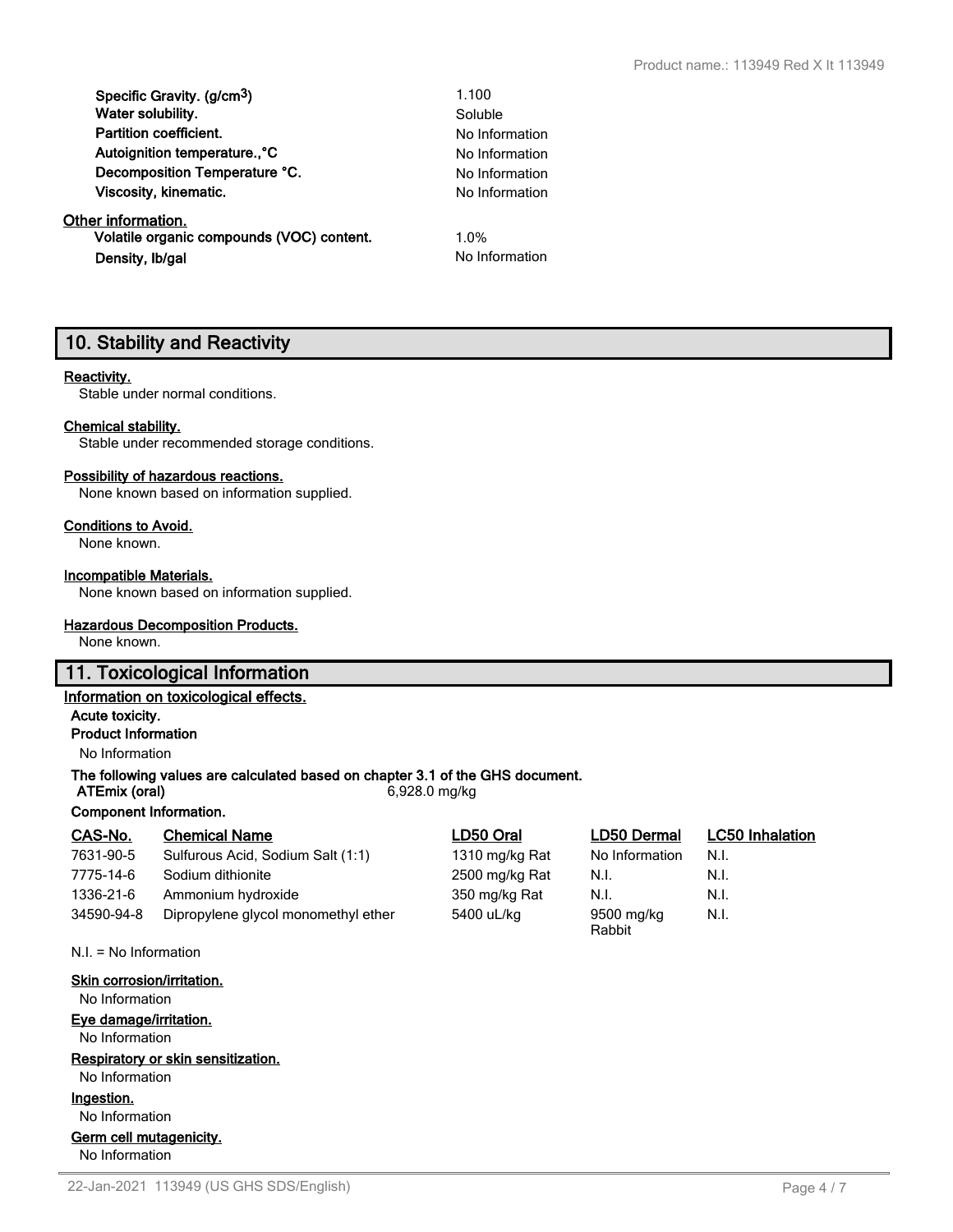### **Carcinogenicity.**

No Information

#### **CAS-No. Chemical Name IARC NTP OSHA**

7631-90-5 Sulfurous Acid, Sodium Salt (1:1) IARC Group 3 -

**Reproductive toxicity.**

No Information

#### **Specific target organ systemic toxicity (single exposure).**

No Information

#### **Specific target organ systemic toxicity (repeated exposure).**

No Information

### **Aspiration hazard.**

No Information

#### **Primary Route(s) of Entry**

No Information

# **12. Ecological Information**

#### **Toxicity.**

0.00% of the mixture consists of ingredient(s) of unknown aquatic toxicity

# **Ecotoxicity effects.**

| <b>Chemical Name</b>                                 | <b>Toxicity to algae</b>                                                                       | <b>Toxicity to fish</b>                      | Toxicity to daphnia and other<br>aquatic invertebrates                    |
|------------------------------------------------------|------------------------------------------------------------------------------------------------|----------------------------------------------|---------------------------------------------------------------------------|
| Sulfurous Acid, Sodium Salt (1:1)<br>7631-90-5       |                                                                                                |                                              | EC50 48 h Daphnia magna 119<br>mg/L                                       |
| Sodium dithionite<br>7775-14-6                       | EC50 72 h Desmodesmus<br>subspicatus 120 mg/L, EC50 96<br>h Desmodesmus subspicatus 87<br>mg/L |                                              | EC50 48 h Daphnia magna<br>Straus 98 mg/L                                 |
| Ammonium hydroxide<br>1336-21-6                      |                                                                                                | LC50 96 h Pimephales promelas<br>8.2 mg/L    | EC50 48 h water flea $0.66$ mg/L,<br>EC50 48 h Daphnia pulex 0.66<br>mg/L |
| Dipropylene glycol monomethyl<br>ether<br>34590-94-8 |                                                                                                | LC50 96 h Pimephales promelas<br>>10000 mg/L | LC50 48 h Daphnia magna 1919<br>mq/L                                      |

#### **Persistence and degradability.**

No data are available on the product itself.

#### **Bioaccumulative potential.**

Discharge into the environment must be avoided.

#### **CAS-No. Chemical Name log POW**

# 34590-94-8 Dipropylene glycol monomethyl ether -0.064

**Mobility in soil.** No information

### **Other adverse effects.**

No information

# **13. Disposal Considerations**

#### **Waste Disposal Guidance.**

Disposal should be in accordance with applicable regional, national and local laws and regulations.

## **14. Transport Information**

#### **DOT**

**Hazard Class:** Not regulated

## **IMDG**

**Hazard Class:** Not regulated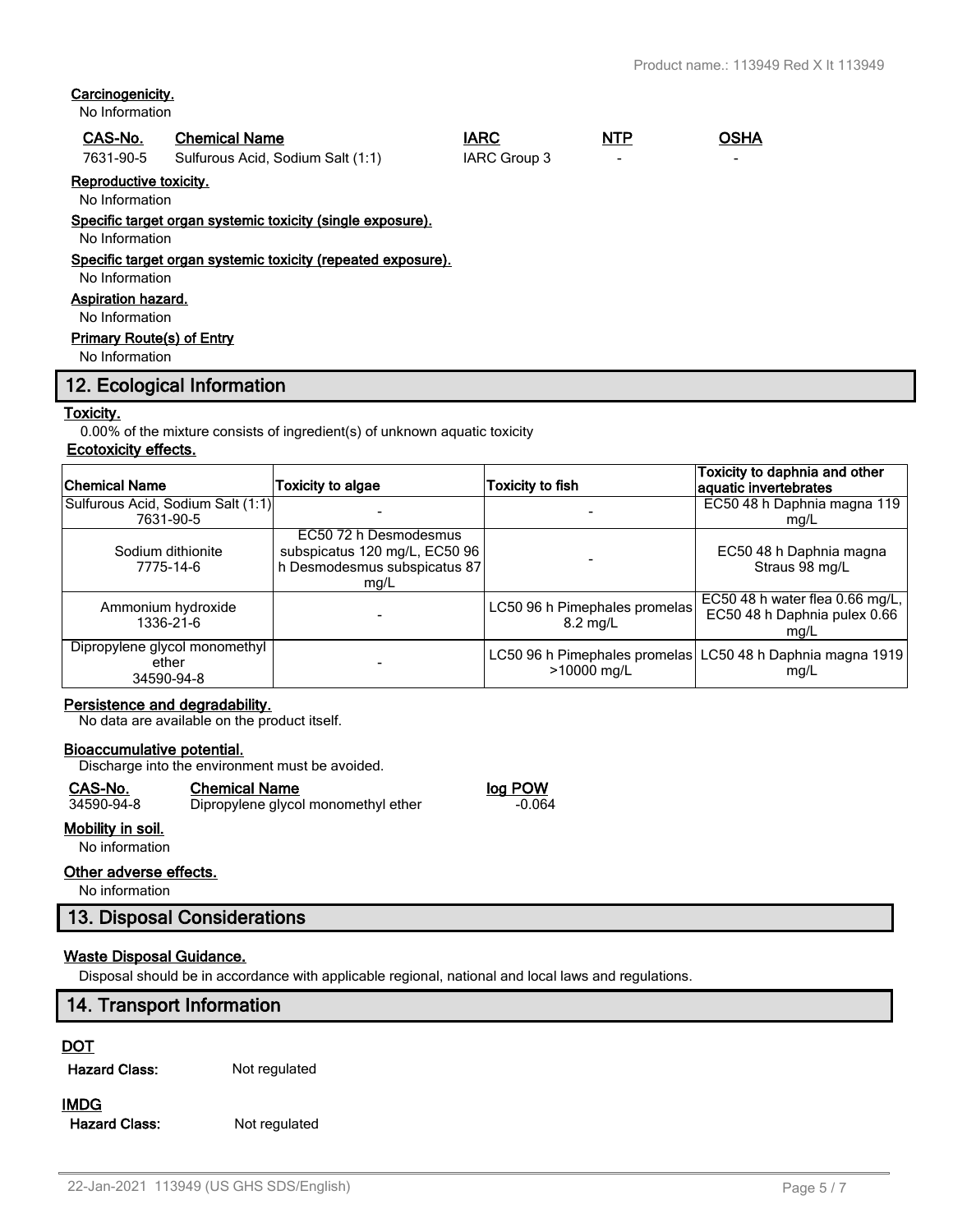# **15. Regulatory Information**

# **International Inventories:**

| TSCA                 | Complies                                                                                          |
|----------------------|---------------------------------------------------------------------------------------------------|
| DSL                  | Complies                                                                                          |
| <b>DSL/NDSL</b>      | Complies                                                                                          |
| <b>EINECS/ELINCS</b> |                                                                                                   |
| <b>ENCS</b>          | Complies                                                                                          |
| <b>IECSC</b>         | Complies                                                                                          |
| KECI                 | Complies                                                                                          |
| <b>PICCS</b>         | Complies                                                                                          |
| AICS                 | Complies                                                                                          |
| <b>NZIoC</b>         | Complies                                                                                          |
| TCSI                 |                                                                                                   |
| <b>TSCA</b>          | United States Toxic Substances Control Act Section 8(b) Inventory.                                |
| <b>DSL</b>           | Canadian Domestic Substances List.                                                                |
| <b>DSL/NDSL</b>      | Canadian Domestic Substances List/Canadian Non-Domestic Substances List                           |
| <b>EINECS/ELINCS</b> | European Inventory of Existing Chemical Substances/European List of Notified Chemical Substances. |
| <b>ENCS</b>          | Japan Existing and New Chemical Substances.                                                       |
| <b>IECSC</b>         | China Inventory of Existing Chemical Substances.                                                  |
| <b>KECL</b>          | Korean Existing and Evaluated Chemical Substances.                                                |
| <b>PICCS</b>         | Philippines Inventory of Chemicals and Chemical Substances.                                       |
| <b>AICS</b>          | Australian Inventory of Chemical Substances.                                                      |
| <b>NZIoC</b>         | New Zealand Inventory of Chemicals.                                                               |
| TCSI                 | <b>Taiwan Chemical Substance Inventory</b>                                                        |

# **U.S. Federal Regulations:**

## **SARA SECTION 313:**

This product does not contain any chemicals that are subject to the reporting requirements of SARA 313.

# **TOXIC SUBSTANCES CONTROL ACT 12(b):**

This product contains the following chemical substances subject to the reporting requirements of TSCA 12(B) if exported from the United States:.

#### **Chemical Name CAS-No.**

5-Chloro-2-methyl-4-isothiazolin-3-one 26172-55-4<br>2-Methyl-2H-isothiazol-3-one 2682-20-4 2-Methyl-2H-isothiazol-3-one

# **CALIFORNIA PROPOSITION 65 CARCINOGENS**

No Proposition 65 Carcinogens exist in this product.

# **CALIFORNIA PROPOSITION 65 REPRODUCTIVE TOXINS**

No Proposition 65 Reproductive Toxins exist in this product.